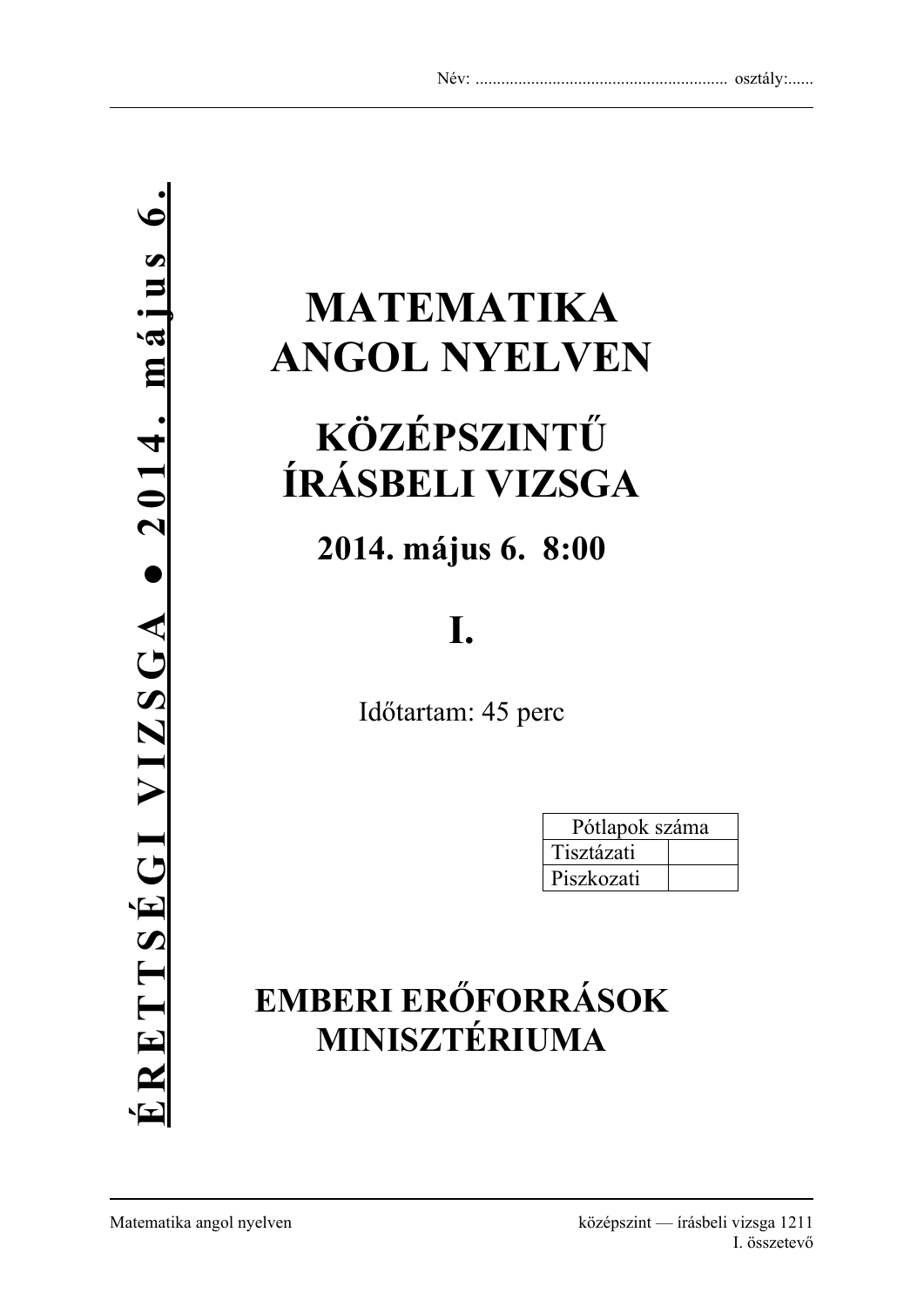### **Instructions to candidates**

- 1. The time allowed for this examination paper is 45 minutes. When that time is over, you will have to stop working.
- 2. You may solve the problems in any order.
- 3. In solving the problems, you are allowed to use a calculator that cannot store and display verbal information. You are also allowed to use any book of four-digit data tables. The use of any other electronic device, or printed or written material is forbidden!
- 4. **Write the final answers in the appropriate frames.** You are only required to write down details of the solutions where you are instructed by the problem to do so.
- 5. Write in pen. The examiner is instructed not to mark anything in pencil, other than diagrams. Diagrams are also allowed to be drawn in pencil. If you cancel any solution or part of a solution by crossing it over, it will not be assessed.
- 6. Only one solution to each problem will be assessed. In the case of more than one attempt to solve a problem, indicate clearly which attempt you wish to be marked.
- 7. Please **do not write anything in the grey rectangles.**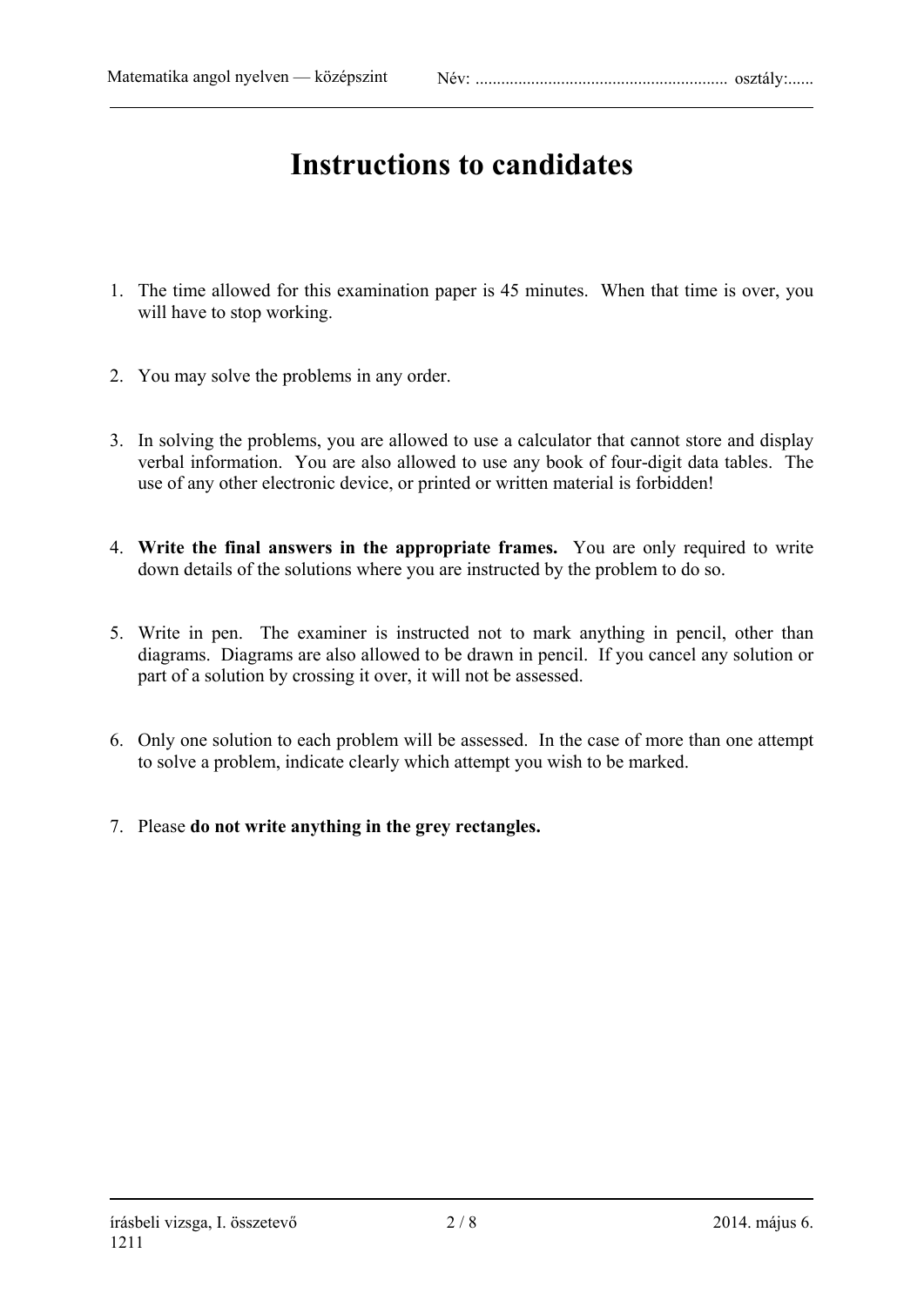**1.** A class consists of 35 students. The ratio of the number of boys to the number of girls is 3:4. How many boys are there in the class?

| 2 points<br>boys in the class.<br>There are |
|---------------------------------------------|
|---------------------------------------------|

**2.** Which real number *x* satisfies the following equality?  $2^2 = \sqrt{2}$ *x*

| $\mathbf{v}$ $-$<br>$\lambda -$ | 2 points |  |
|---------------------------------|----------|--|
|---------------------------------|----------|--|

- **3.** A function defined on the set of real numbers has the following rule of assignment:  $x \mapsto -2x + 4$ .
	- **a**) Determine where the graph of the function intersects the *y*-axis of the right-angled coordinate plane.
	- **b**) To which number does the function assign the value of 6?

| a) $y$ -intercept:         | 1 point  |  |
|----------------------------|----------|--|
| b) The number in question: | 2 points |  |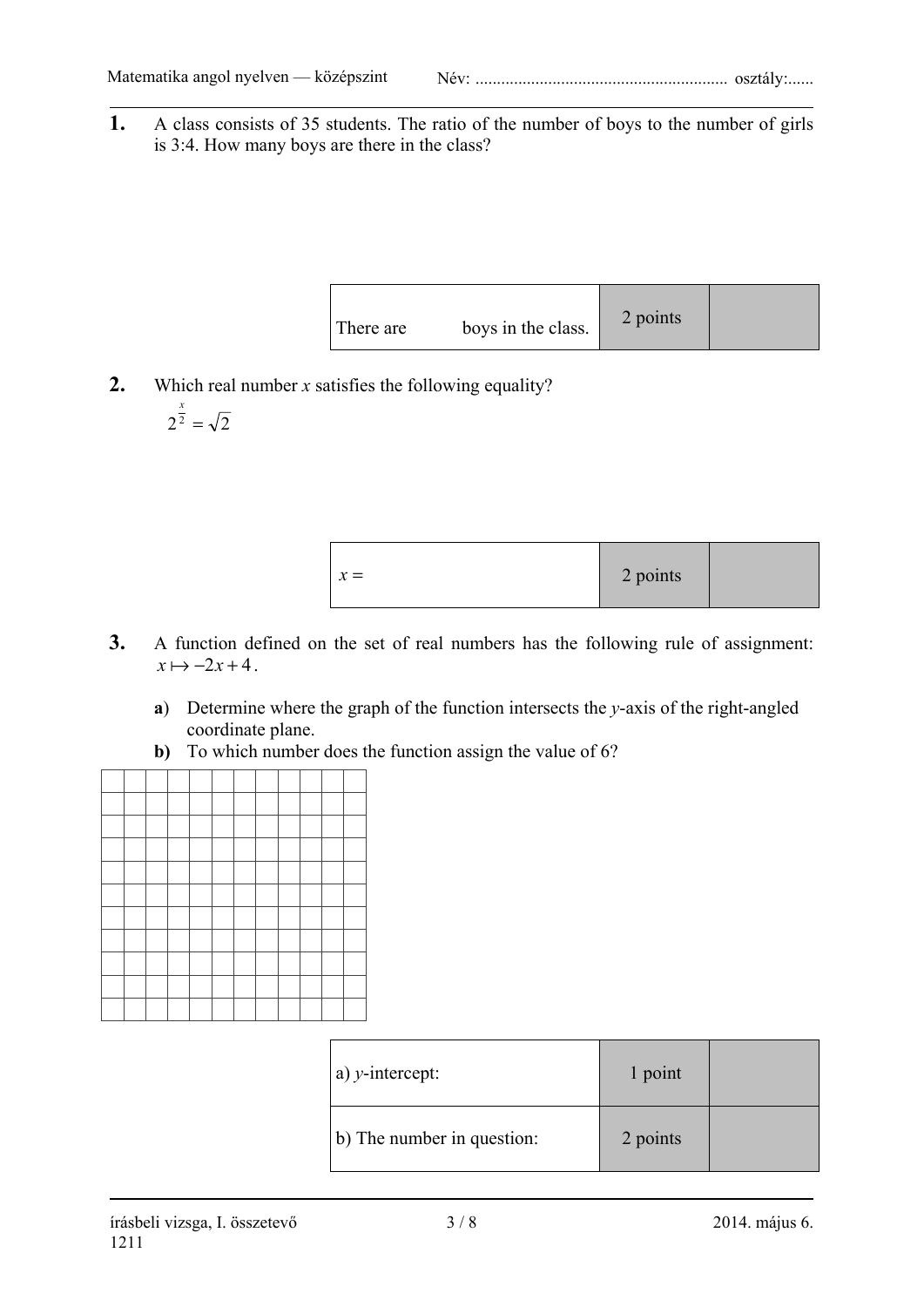**4.** In a test, students wrote three-letter codes made up of the letters A, B and C on their papers instead of their names. Every possible code from AAA to CCC was given to a student, and there were no students with the same code. How many students took the test?

| students took the test. 2 points |  |  |
|----------------------------------|--|--|
|----------------------------------|--|--|

**5.** What is the sum of the degrees of the vertices in the following graph on 7 points?



| The sum of the degrees: | 2 points |  |
|-------------------------|----------|--|
|-------------------------|----------|--|

**6.** Let the set *A* consist of those non-negative integers *x* for which the expression  $\sqrt{5-x}$  is meaningful. List the elements of the set *A*. Write down your solution in detail.

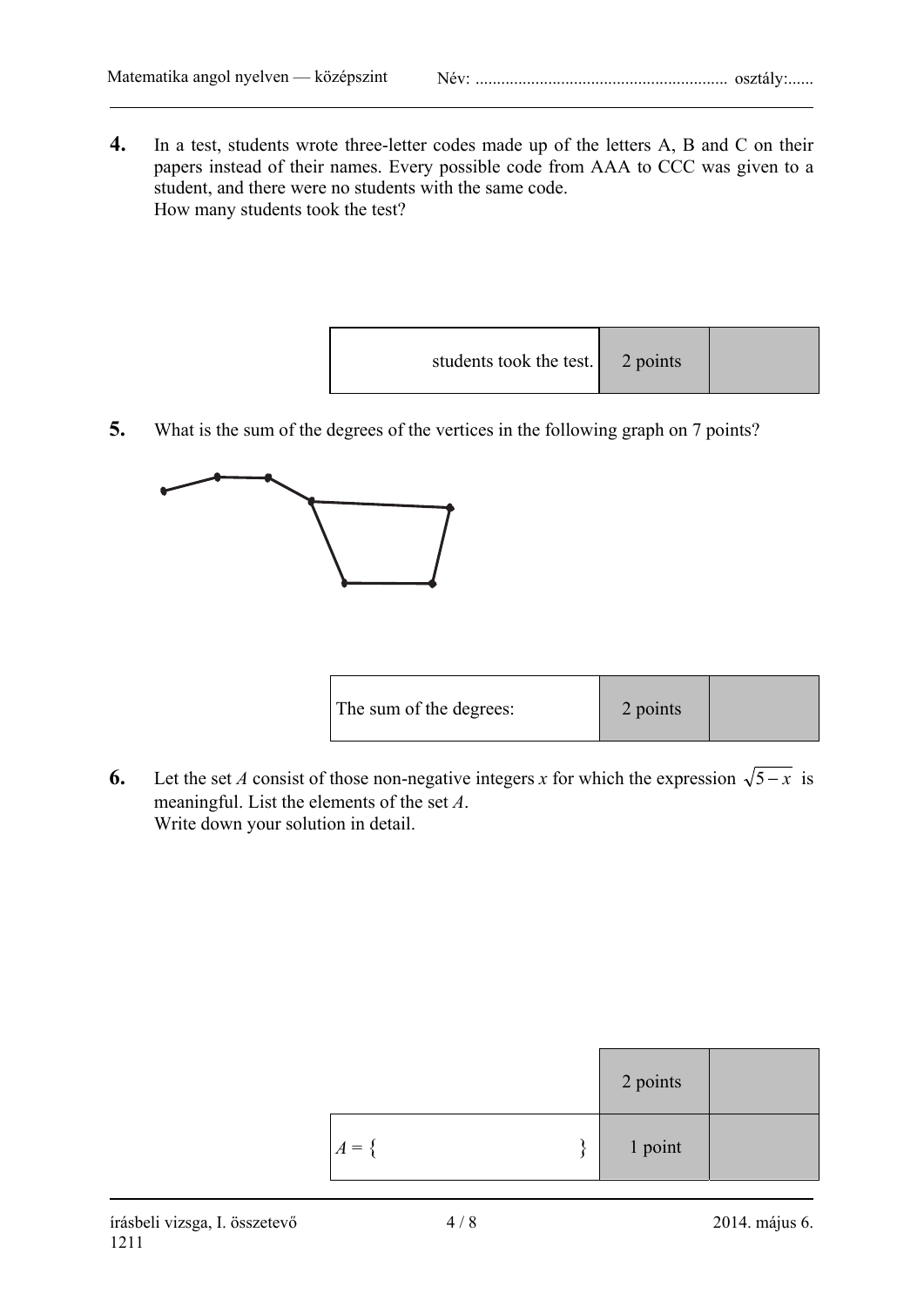**7.** The radius of a circle is 3 cm. Calculate the area of the sector of this circle that belongs to a central angle of 270 degrees. Write down your solution in detail.

|                                            | 2 points |  |
|--------------------------------------------|----------|--|
| The area of the sector:<br>$\text{cm}^2$ . | 1 point  |  |

**8.** The table below shows the distribution of grades on a test.

| arade    |  |  |  |
|----------|--|--|--|
| requency |  |  |  |

Determine the relative frequency of each grade.

| grade     |  |  |          |  |
|-----------|--|--|----------|--|
| relative  |  |  | 2 points |  |
| frequency |  |  |          |  |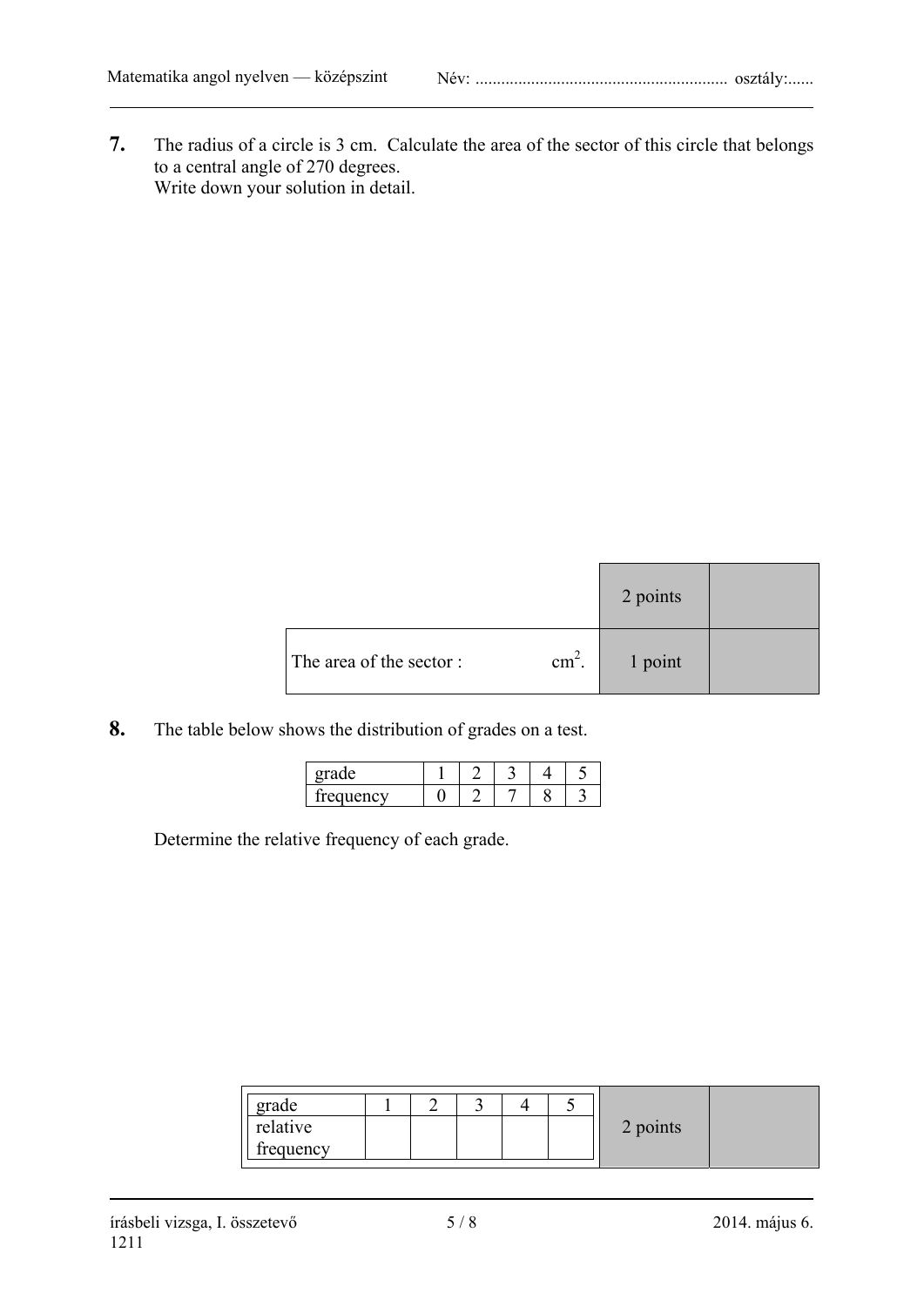- **9.** Decide about each of the following statements whether it is true or false.
	- **A**) If the first term of a geometric progression is  $(-2)$  and its third term is  $(-8)$ , then the second term is 4 or  $(-4)$ .
	- **B**) The regular triangle is a figure with central symmetry.
	- **C**) If all sides of a quadrilateral are equal then the quadrilateral is a parallelogram.

| A)           | 1 point |  |
|--------------|---------|--|
| B)           | 1 point |  |
| $\mathbf{C}$ | 1 point |  |

**10.** Calculate the radius of the circumscribed sphere of a cube of edge 7 cm. Round your answer to one decimal place.

| The radius of the sphere:<br>cm. | 3 points |
|----------------------------------|----------|
|----------------------------------|----------|

 $\mathsf{r}$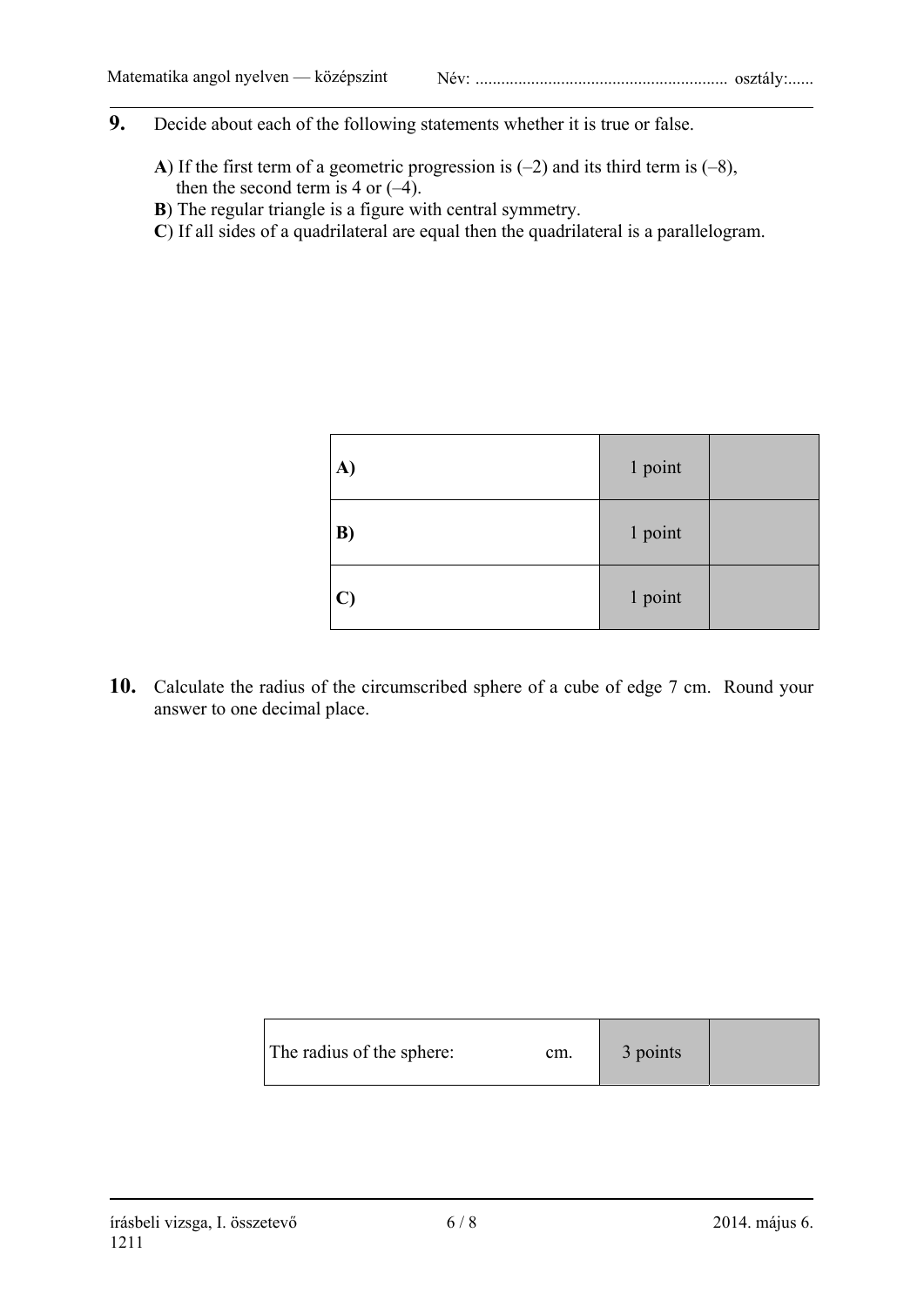**11.** Consider the function  $x \mapsto |x-2|-4$  defined on the set of real numbers. What is the minimum value of the function?



|  |  |  |  |  | The letter marking the<br>correct answer: |
|--|--|--|--|--|-------------------------------------------|

**12.** The length of a side of the rhombus *ABCD* is 6 cm, and angle *BCD* is 120º. How long is the diagonal *AC* of the rhombus? Explain your answer.

|                                      | 2 points |  |
|--------------------------------------|----------|--|
| The length of diagonal $AC$ :<br>cm. | 1 point  |  |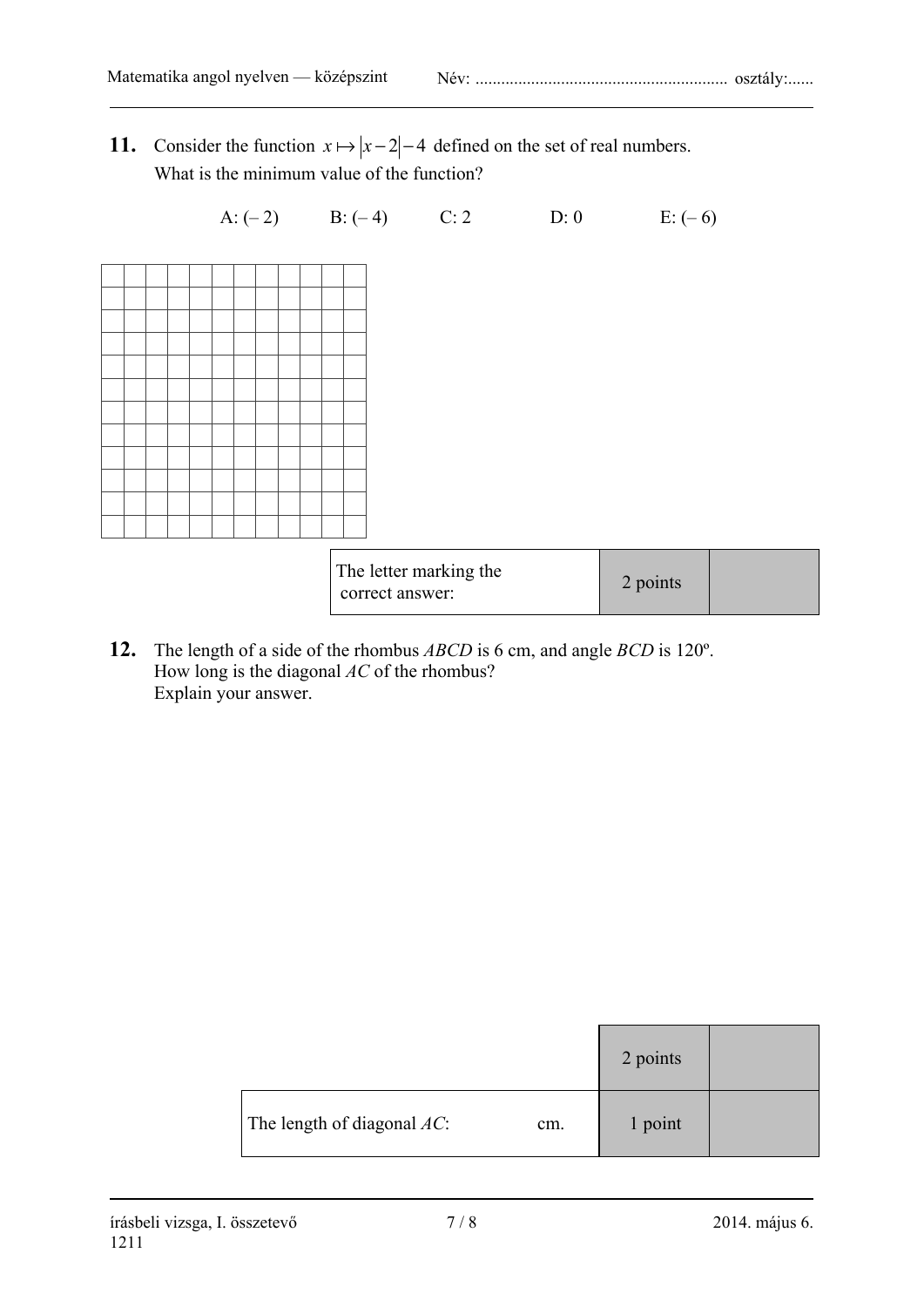|        |              | maximum        | points  |
|--------|--------------|----------------|---------|
|        |              | score          | awarded |
|        | Question 1   | 2              |         |
|        | Question 2   | 2              |         |
|        | Question 3   | 3              |         |
|        | Question 4   | $\overline{2}$ |         |
|        | Question 5   | $\overline{2}$ |         |
| Part I | Question 6   | 3              |         |
|        | Question 7   | 3              |         |
|        | Question 8   | $\overline{2}$ |         |
|        | Question 9   | 3              |         |
|        | Question 10  | 3              |         |
|        | Question 11  | 2              |         |
|        | Question 12  | 3              |         |
|        | <b>TOTAL</b> | 30             |         |

date examiner

|                | elért         | programba     |
|----------------|---------------|---------------|
|                | pontszám      | beírt egész   |
|                |               |               |
|                | egész számra  | pontszám/     |
|                | kerekítve/    | integer score |
|                | score rounded | entered in    |
|                | to integer    | program       |
| I. rész/Part I |               |               |

 $\mathcal{L}_\text{max} = \frac{1}{2} \sum_{i=1}^n \mathcal{L}_\text{max}(\mathbf{z}_i - \mathbf{z}_i)$ 

javító tanár/ examiner

jegyző/registrar

dátum/date dátum/date

Megjegyzések:

1. Ha a vizsgázó a II. írásbeli összetevő megoldását elkezdte, akkor ez a táblázat és az aláírási rész üresen marad!

2. Ha a vizsga az I. összetevő teljesítése közben megszakad, illetve nem folytatódik a II. összetevővel, akkor ez a táblázat és az aláírási rész kitöltendő!

#### Remarks.

1. If the candidate has started working on Part II of the written examination, then this table and the signature section remain blank.

2. Fill out the table and signature section if the examination is interrupted during Part I or it does not continue with Part II.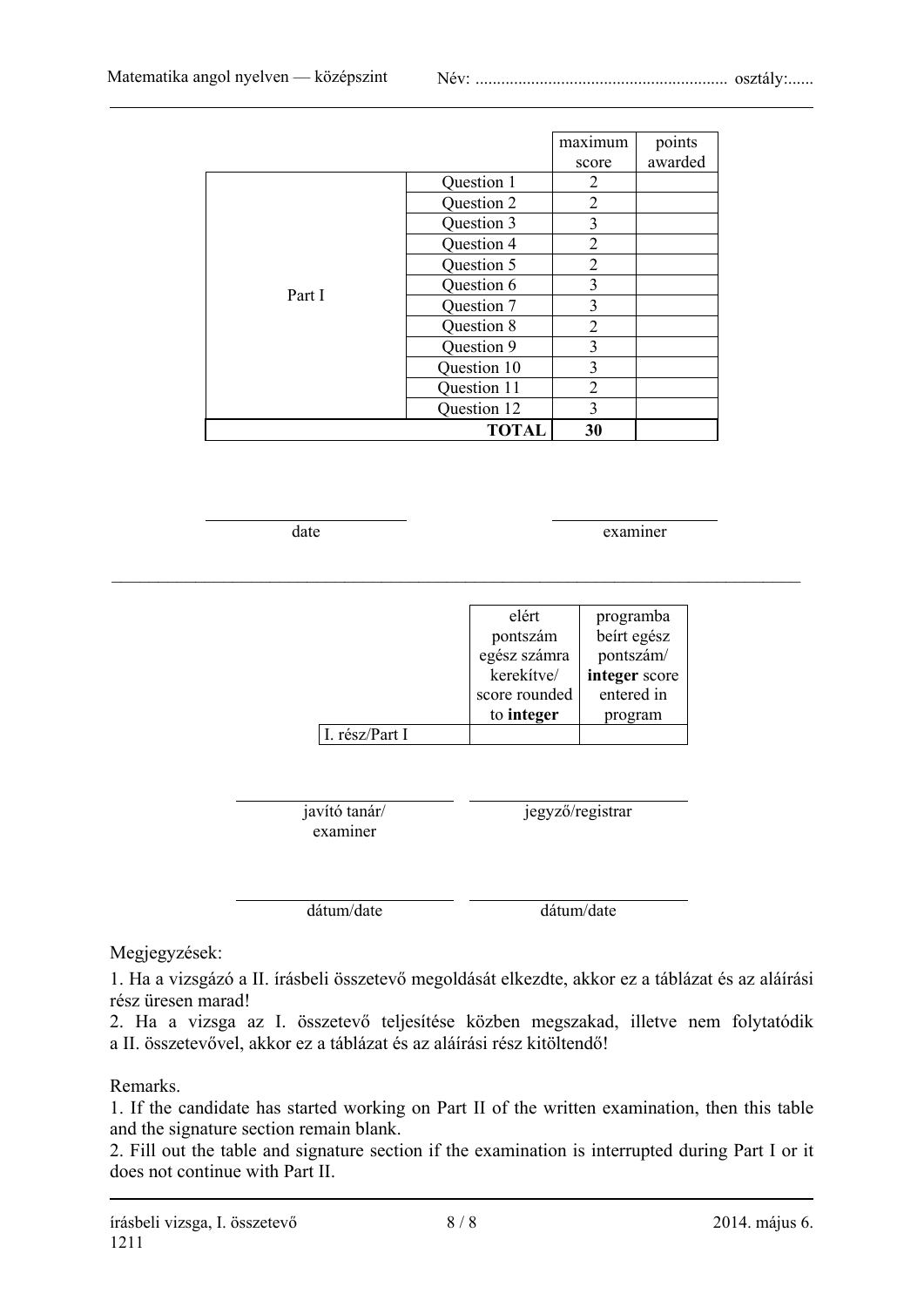# **MATEMATIKA ANGOL NYELVEN**

## **KÖZÉPSZINTŰ ÍRÁSBELI VIZSGA**

**2014. május 6. 8:00** 

### **II.**

Időtartam: 135 perc

| Pótlapok száma |  |  |  |  |  |
|----------------|--|--|--|--|--|
| Tisztázati     |  |  |  |  |  |
| Piszkozati     |  |  |  |  |  |

### **EMBERI ERŐFORRÁSOK MINISZTÉRIUMA**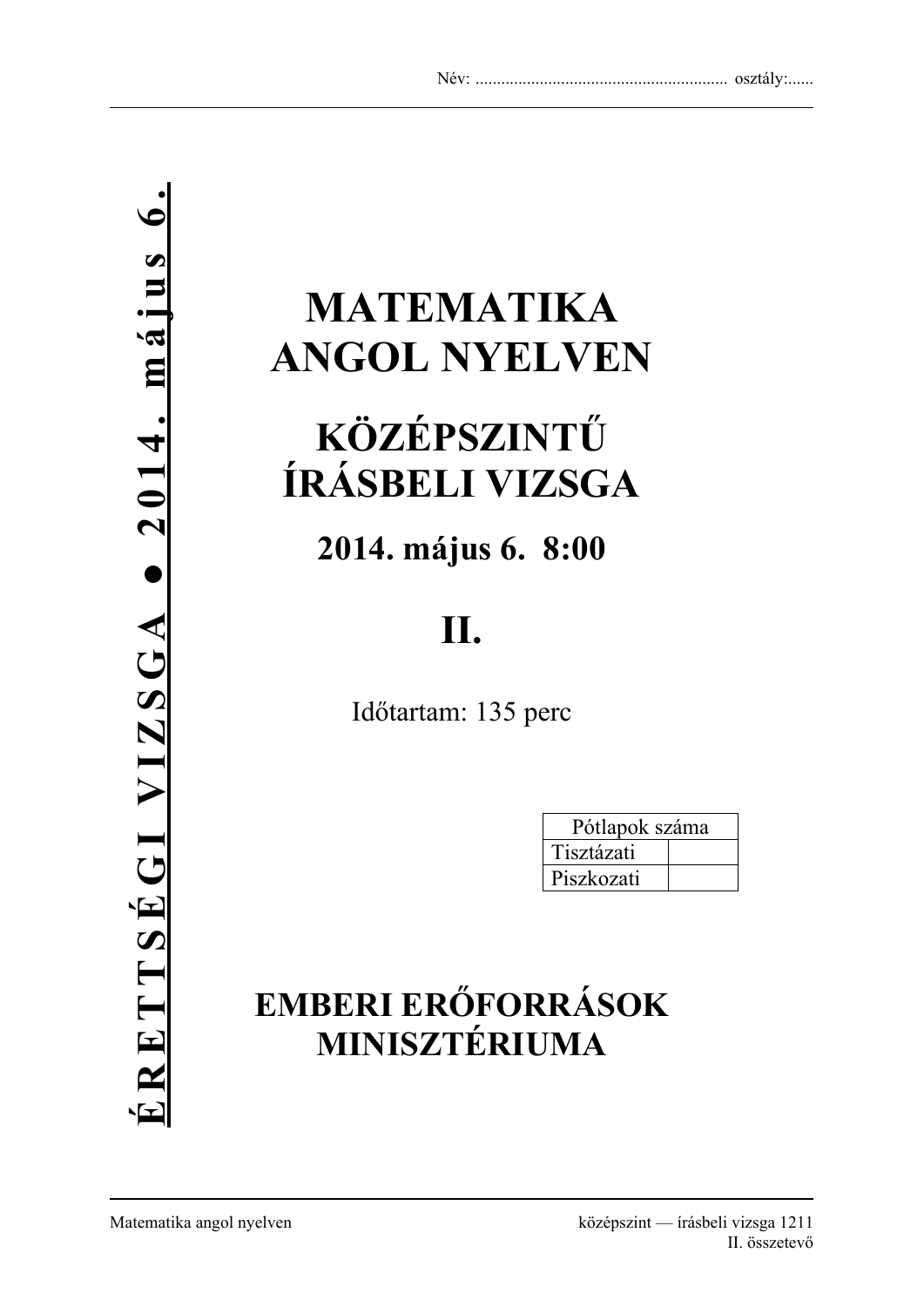|--|--|--|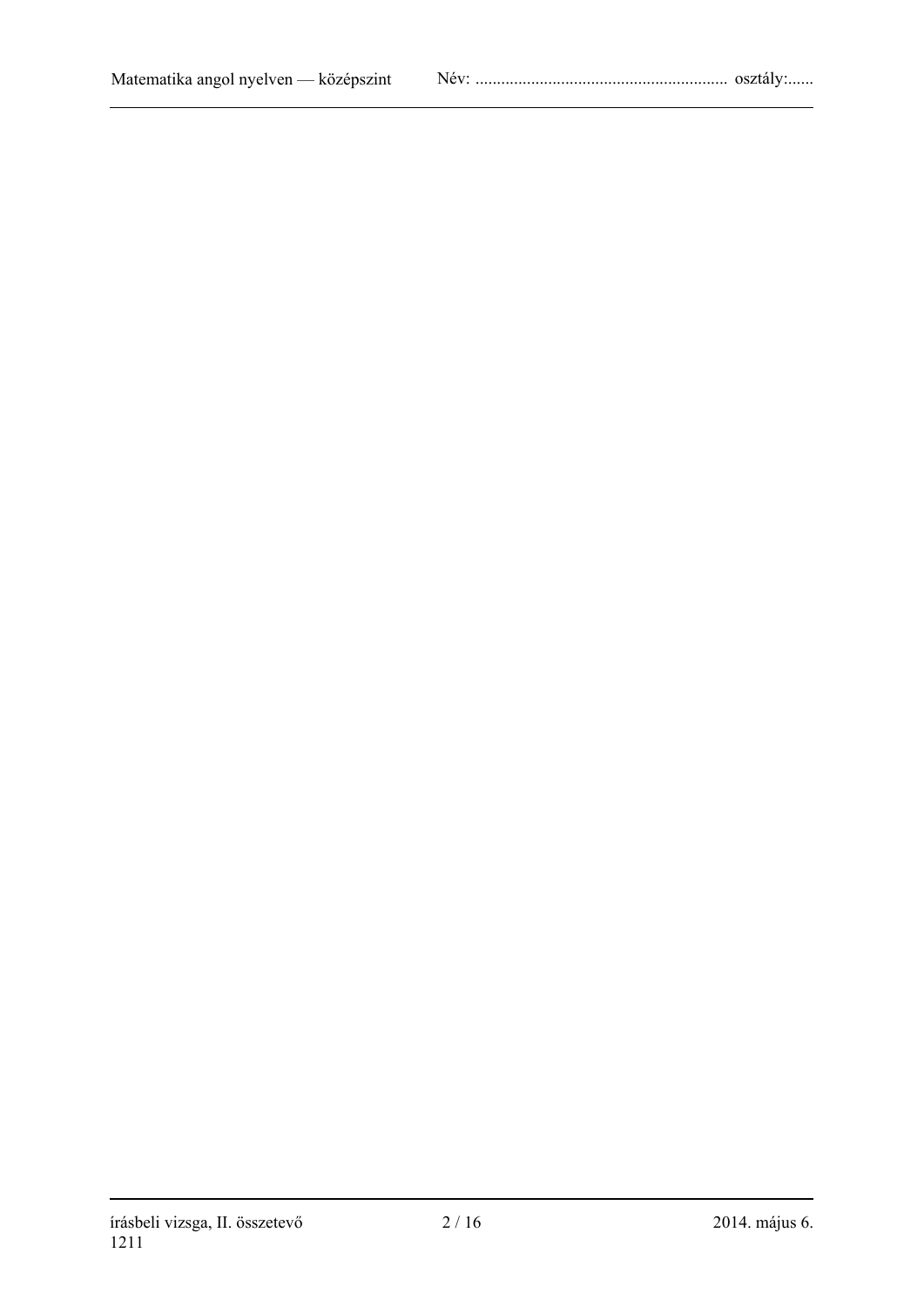### **Instructions to candidates**

- 1. The time allowed for this examination paper is 135 minutes. When that time is over, you will have to stop working.
- 2. You may solve the problems in any order.
- 3. In part **B**, you are only required to solve two out of the three problems**. When you have finished the examination paper, write in the square below the number of the problem NOT selected.** *If it is not clear* for the examiner which problem you do not want to be assessed, then problem 18 will not be assessed.



- 4. In solving the problems, you are allowed to use a calculator that cannot store and display verbal information. You are also allowed to use any book of four-digit data tables. The use of any other electronic device, or printed or written material is forbidden!
- 5. **Always write down the reasoning used in obtaining the answers, since a large part of the attainable points will be awarded for that.**
- 6. **Make sure that the calculations of intermediate results are also possible to follow.**
- 7. In solving the problems, theorems studied and given a name in class (e.g. the Pythagorean theorem or the altitude theorem) do not need to be stated precisely. It is enough to refer to them by the name, *but their applicability needs to be briefly explained.*
- 8. Always state the final result (the answer to the question of the problem) in words, too!
- 9. Write in pen. The examiner is instructed not to mark anything in pencil, other than diagrams. Diagrams are also allowed to be drawn in pencil. If you cancel any solution or part of a solution by crossing it over, it will not be assessed.
- 10. Only one solution to each problem will be assessed. In the case of more than one attempt to solve a problem, **indicate clearly** which attempt you wish to be marked.
- 11. Please **do not write anything in the grey rectangles.**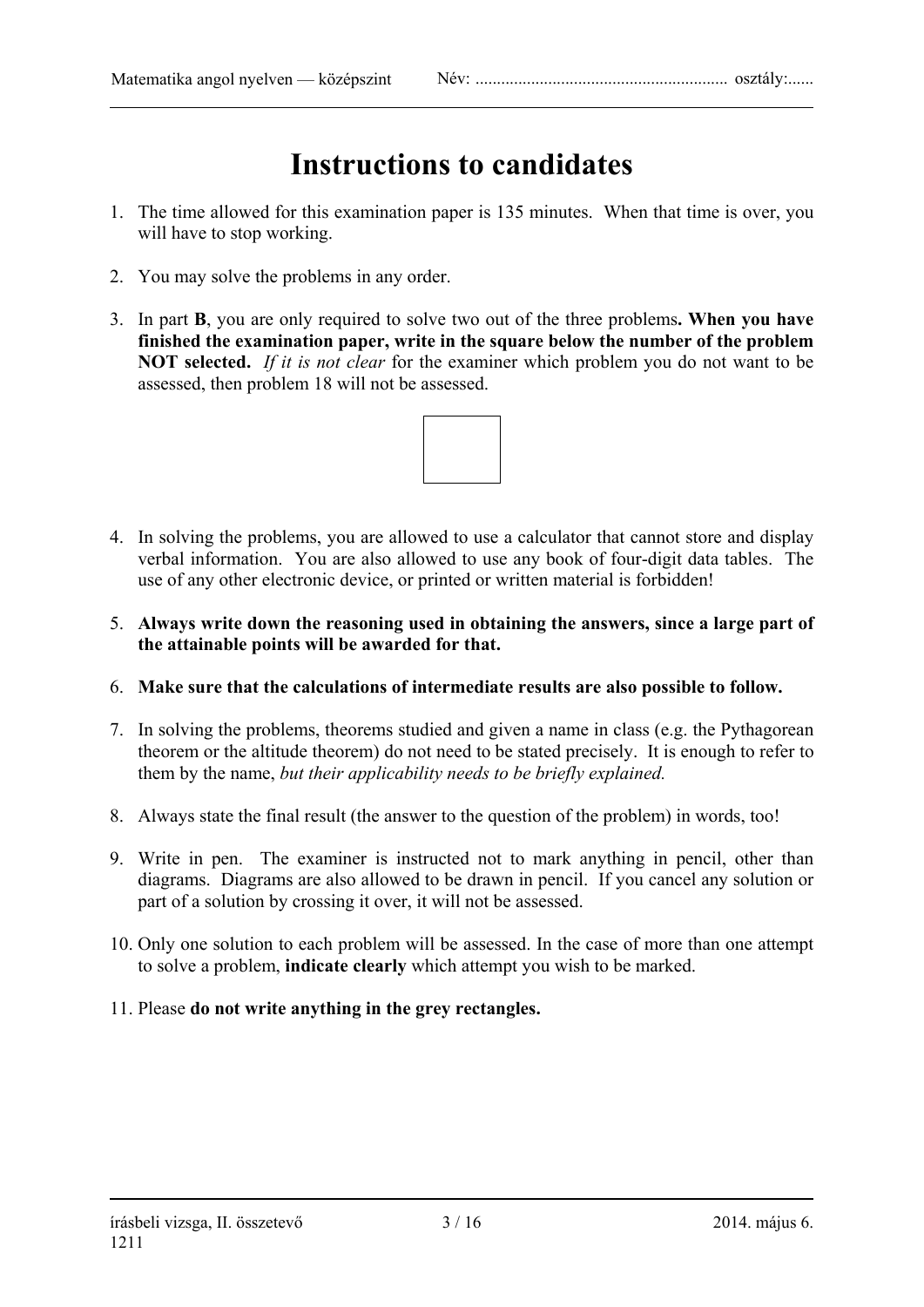#### **A**

**13. a)** Solve the following equation on the set of real numbers:

 $\log_3(7x + 18) - \log_3 x = 2$ 

**b**) Solve the following equation on the closed interval  $[0; 2\pi]$ :

$$
2\cos^2 x = 7\cos x + 4
$$

| a)           | 5 points  |  |
|--------------|-----------|--|
| $\mathbf{b}$ | 7 points  |  |
| $T$ .:       | 12 points |  |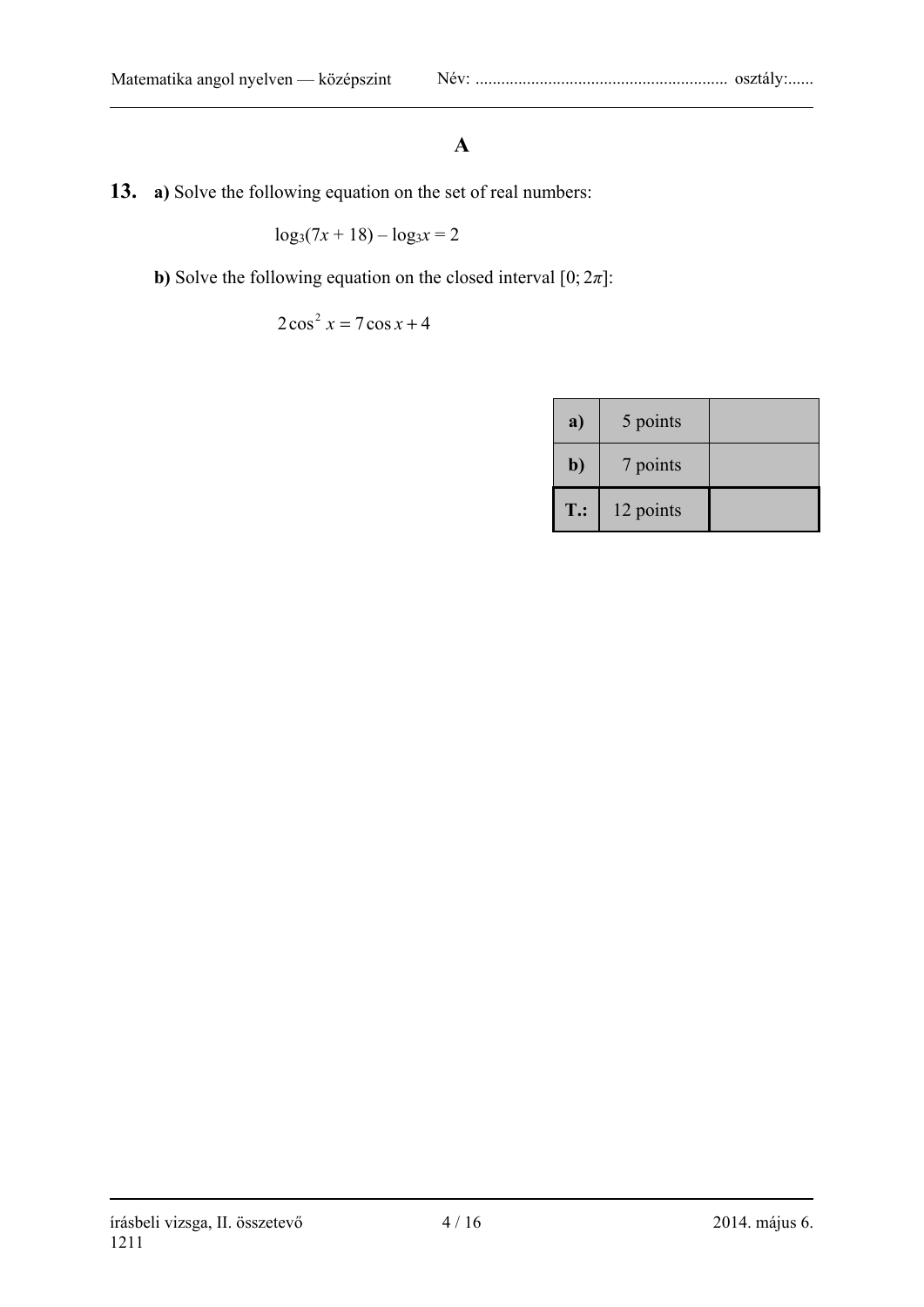|--|--|--|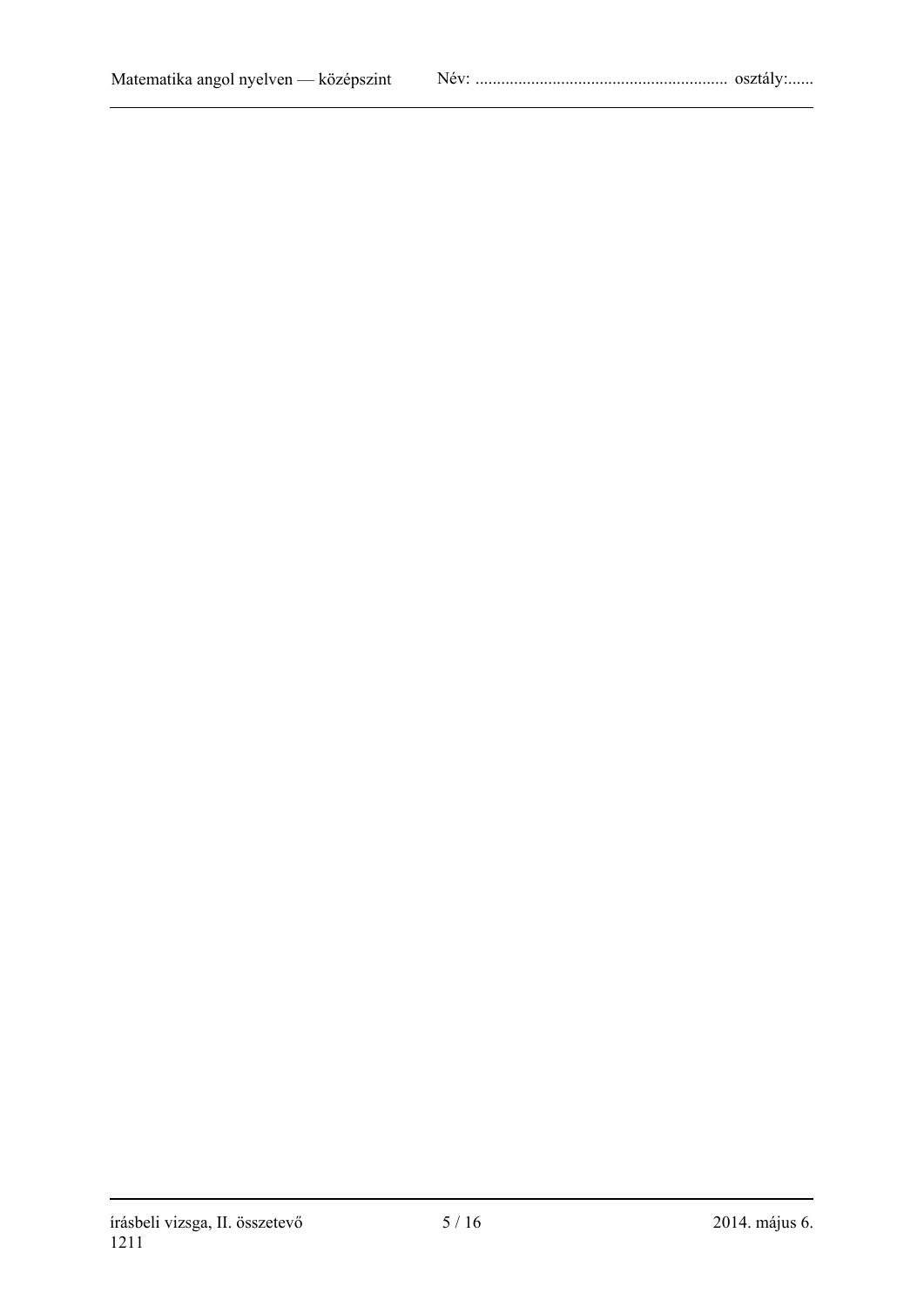**14.** The Mathematics without Frontiers competition is organized for 9th-grade classes of high schools. Each participating class solve the same set of problems at the same time. The table below shows the scores of 28 classes.

| Score (points): | $\mathbf{X}$ | $/6$ $\pm$ | 69167 | 65 <sub>1</sub> | $-161$ | 60 |  |  |
|-----------------|--------------|------------|-------|-----------------|--------|----|--|--|
| eane nev        |              |            |       |                 |        |    |  |  |

**a)** Calculate whether the mean and median of the scores differ by at least 1 point.

Those classes with 70 points or more are rated "Excellent", those with 60 or more but less than 70 points are rated "Very good", and those with 50 or more but less than 60 points are rated "Good".

**b**) Use the data given in the table to represent the frequencies of the three ratings in a bar chart.

The six best papers turned in by the 28 classes are re-read by the organizers to make sure that the marking is correct. The six papers are stacked on top of each other in a random order.

**c)** What is the probability that the uppermost paper is one with 83 points and the paper lying right below is one with 76 points?

| a)            | 5 points  |  |
|---------------|-----------|--|
| $\mathbf{b}$  | 4 points  |  |
| $\mathbf{c})$ | 3 points  |  |
| $T$ .:        | 12 points |  |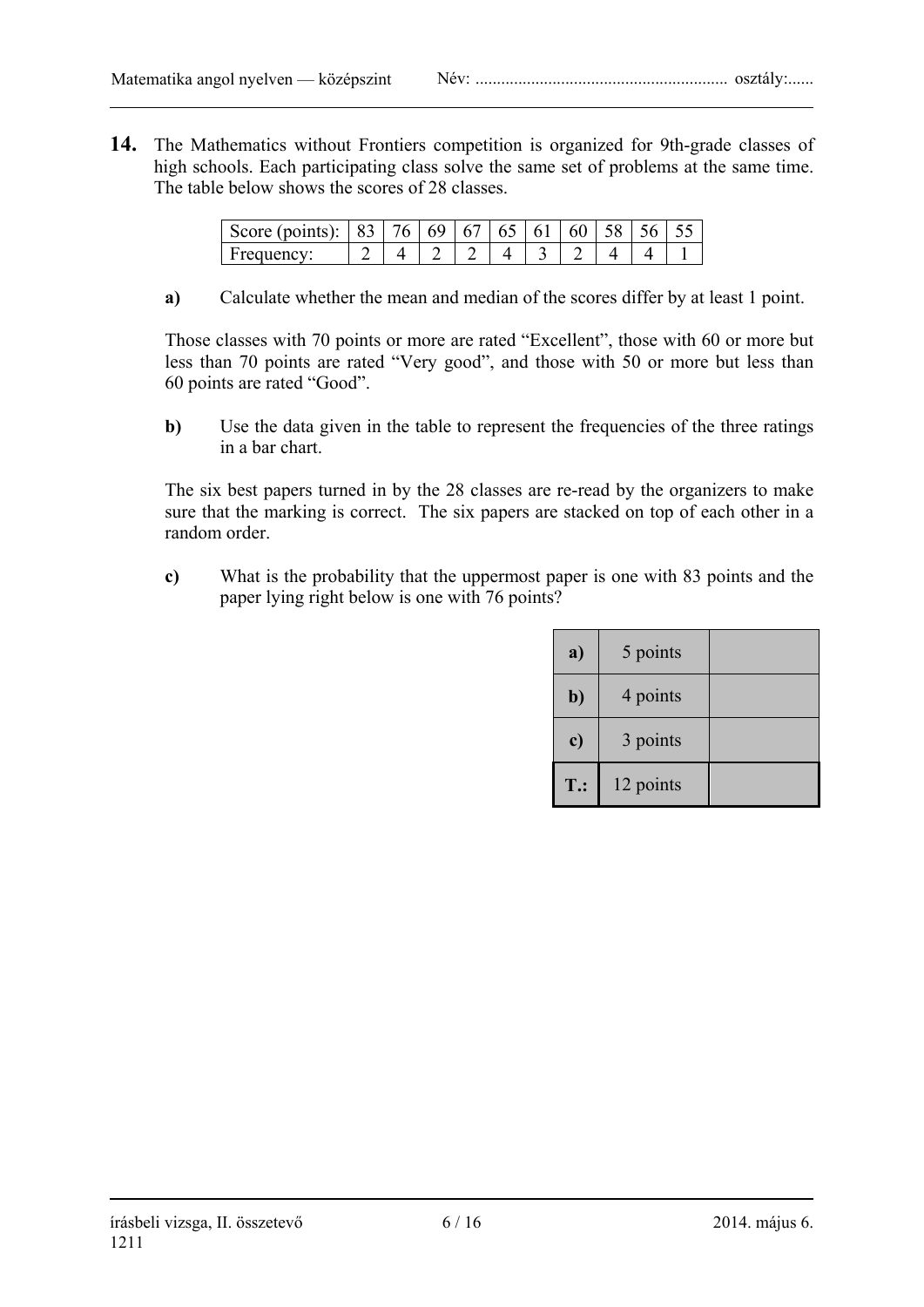|--|--|--|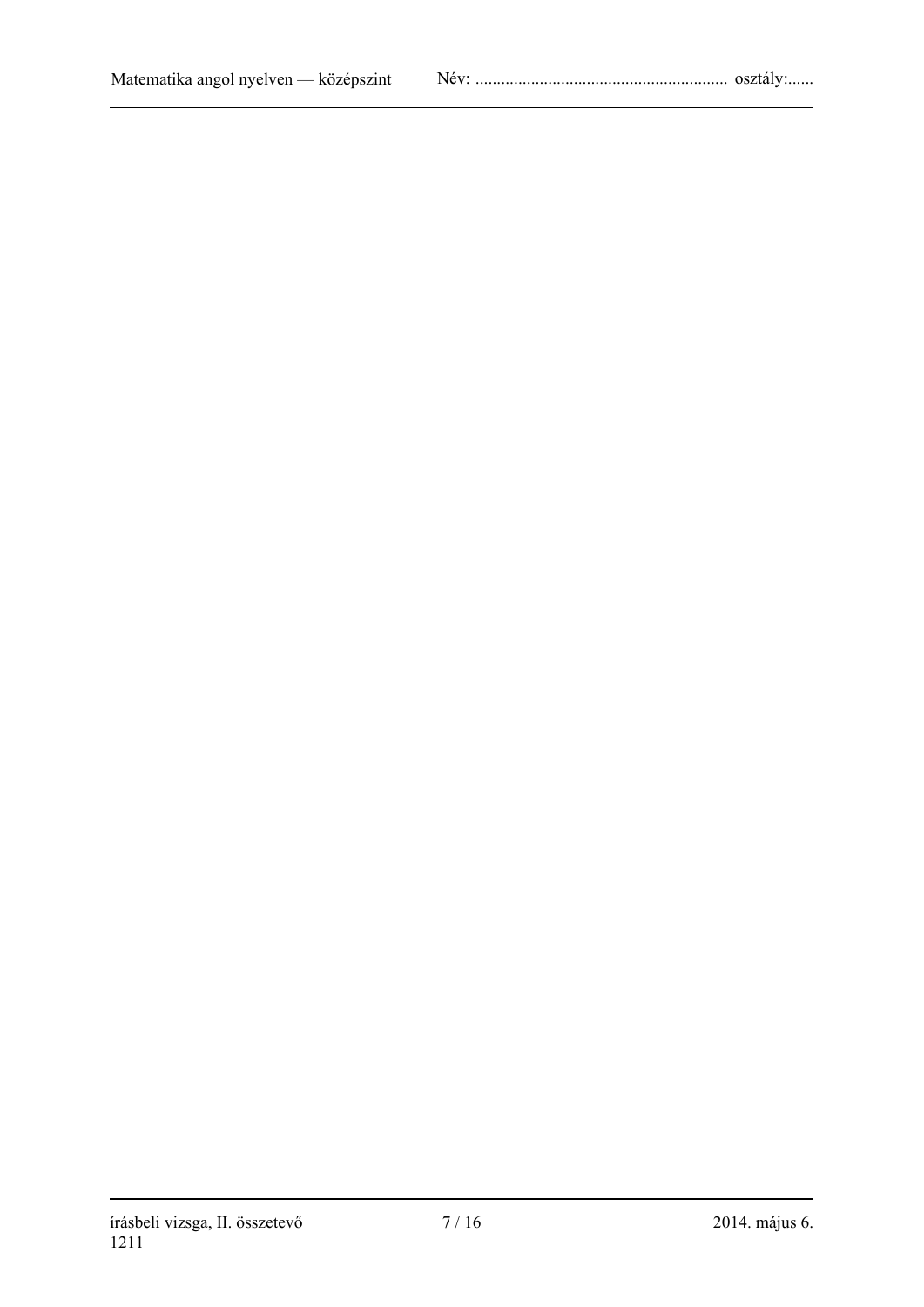- **15.** In the coordinate plane, consider the points *A* and *B* with coordinates *A*(8; 9) and  $B(12; 1)$ , the circle *k* of radius 5 units centred at the origin, and the line *e* that touches circle  $k$  at the point  $E(4,3)$ .
	- **a)** Calculate the distance between the points *A* and *B*.
	- **b)** Determine the equation of line *e*.

Line *f* passes through the given points *A* and *B*.

**c)** Calculate the coordinates of the intersection of lines *e* and *f*.

| a)     | 2 points  |  |
|--------|-----------|--|
| b)     | 3 points  |  |
| c)     | 7 points  |  |
| $T$ .: | 12 points |  |

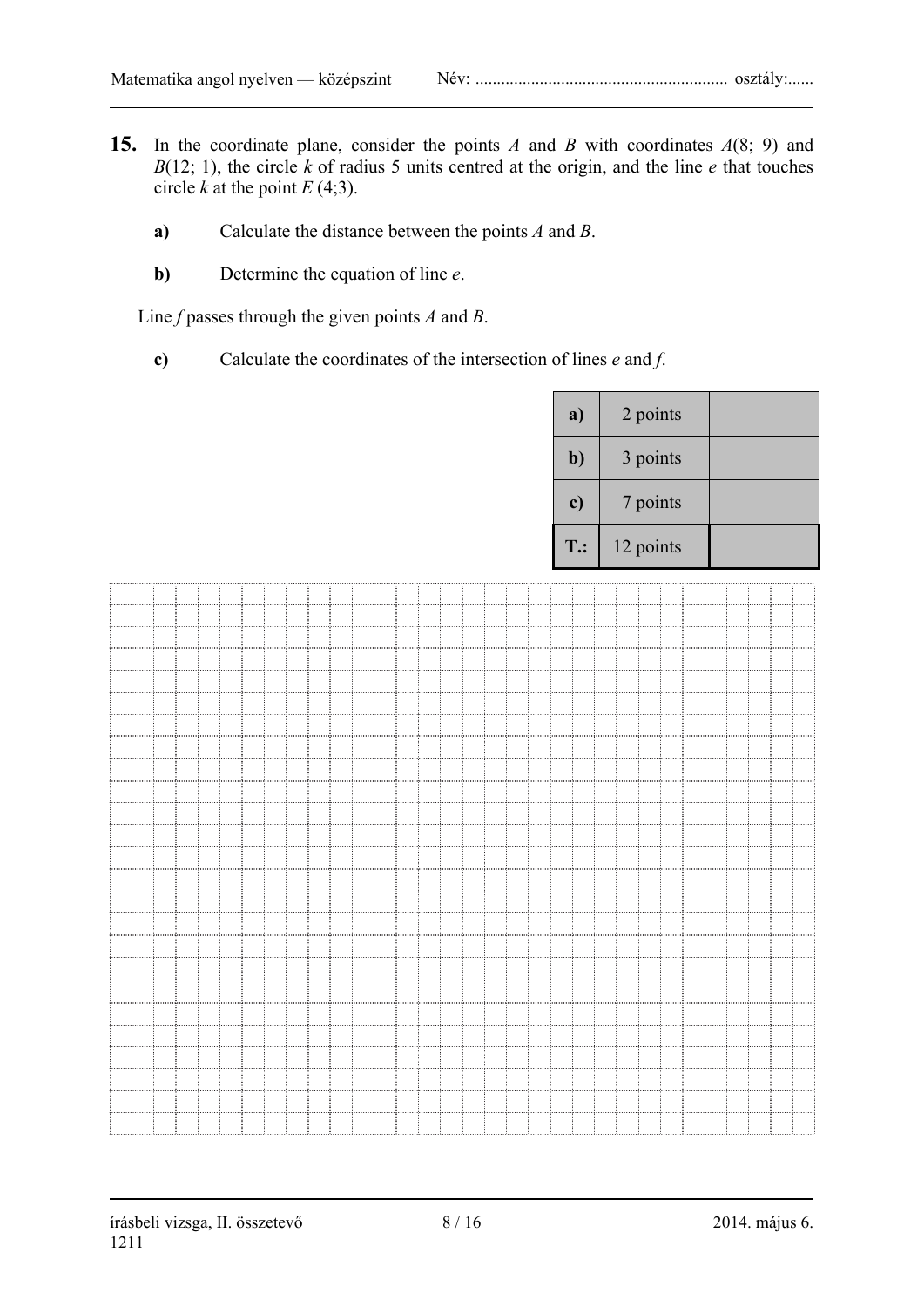|--|--|--|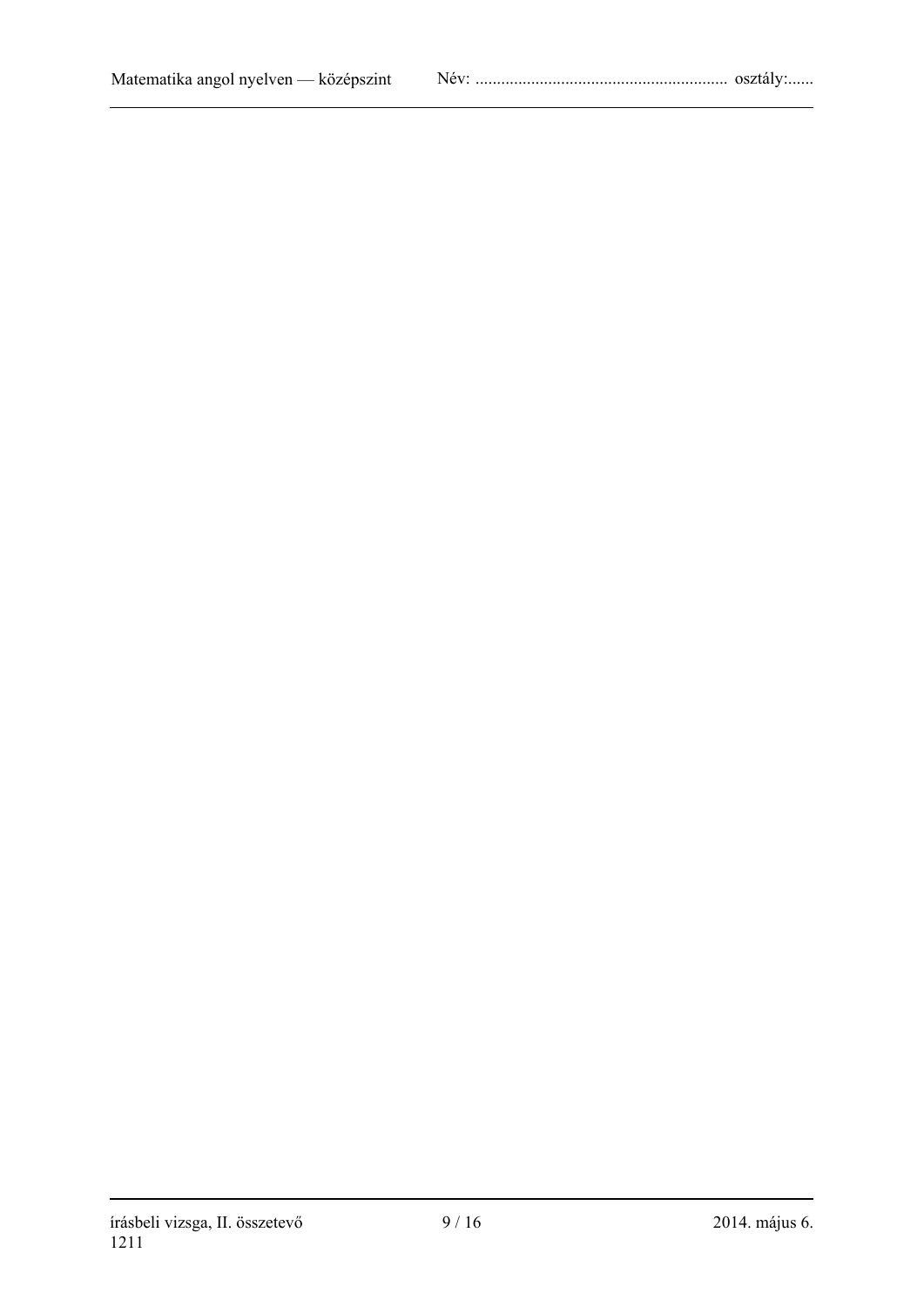#### **B**

#### **You are required to solve any two out of the problems 16 to 18. Write the number of the problem NOT selected in the blank square on page 3.**

- **16.** A circus tent consists of the lateral surface of a cylinder and the lateral surface of a cone on top, fitting the cylinder. The base radius of the cylinder and of the cone is 18 metres. The height of the whole tent is 10 metres, and the height of the vertical wall is 4 metres. According to safety regulations that determine the maximum number of spectators allowed in this type of tent, the volume of air per spectator must be at least  $6 \text{ m}^3$ . (The total volume of air is to be calculated with an empty tent.)
	- **a)** What is the maximum number of spectators allowed in this tent?

The manager of the circus decided to let 1000 paying spectators in. A ticket for the show costs 800 forints for adults, and 25% less for children. After the show, it turned out that the total income from the 1000 tickets sold was 665 800 forints.

**b)** How many adult tickets and how many children's tickets were sold for this show?

In a part of the show, 10 acrobats form a human pyramid of four levels, with their backs to the stage entrance: Four of them are standing next to each other on the ground, three others are standing on their shoulders, two on the shoulders of those, and finally, one acrobat on the top. Each acrobat belongs to a certain level, but within a level the order of the acrobats is arbitrary.

**c)** In how many different arrangements may the human pyramid be set up?

| a)         | 7 points  |  |
|------------|-----------|--|
| b)         | 6 points  |  |
| c)         | 4 points  |  |
| <b>T.:</b> | 17 points |  |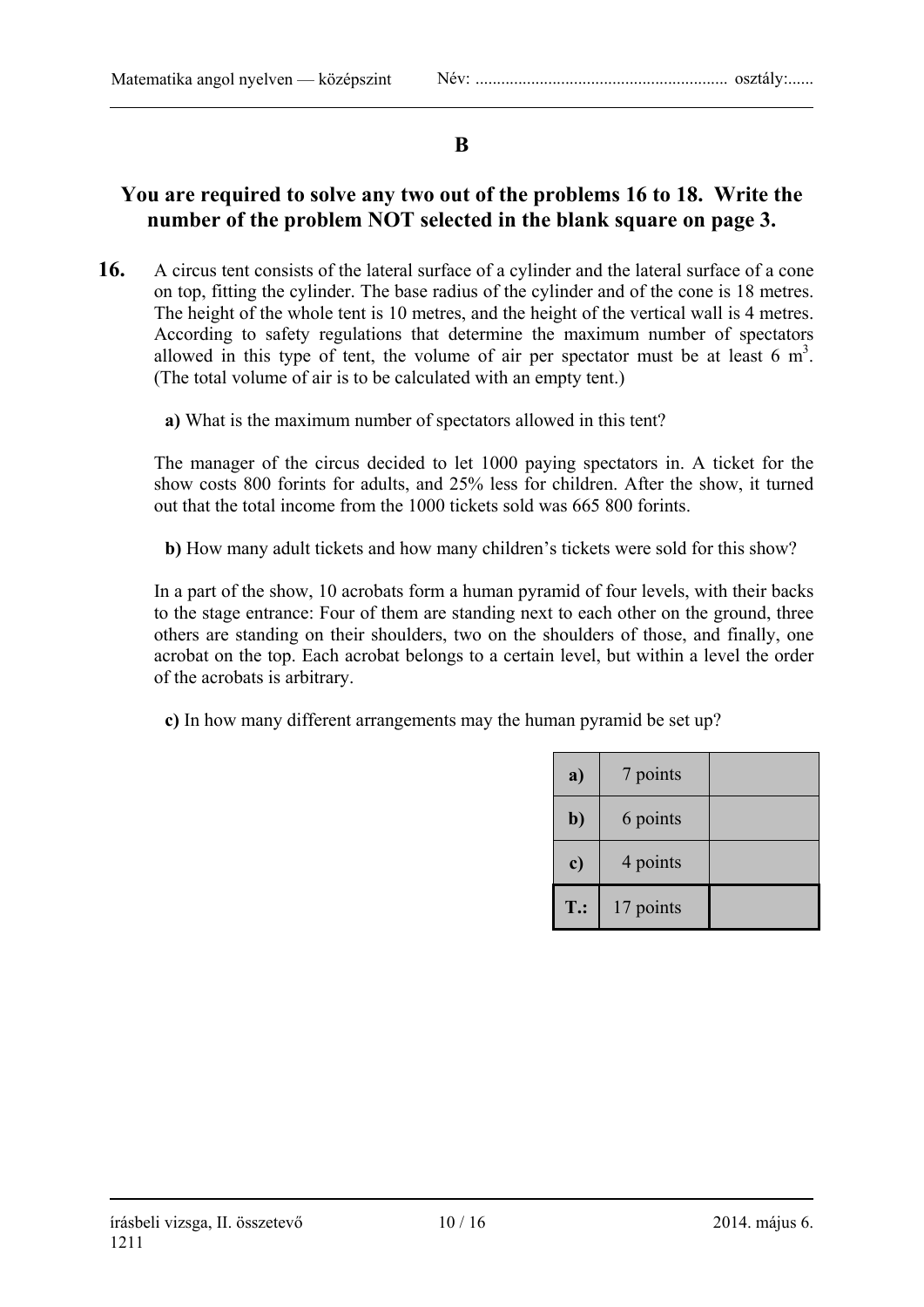|--|--|--|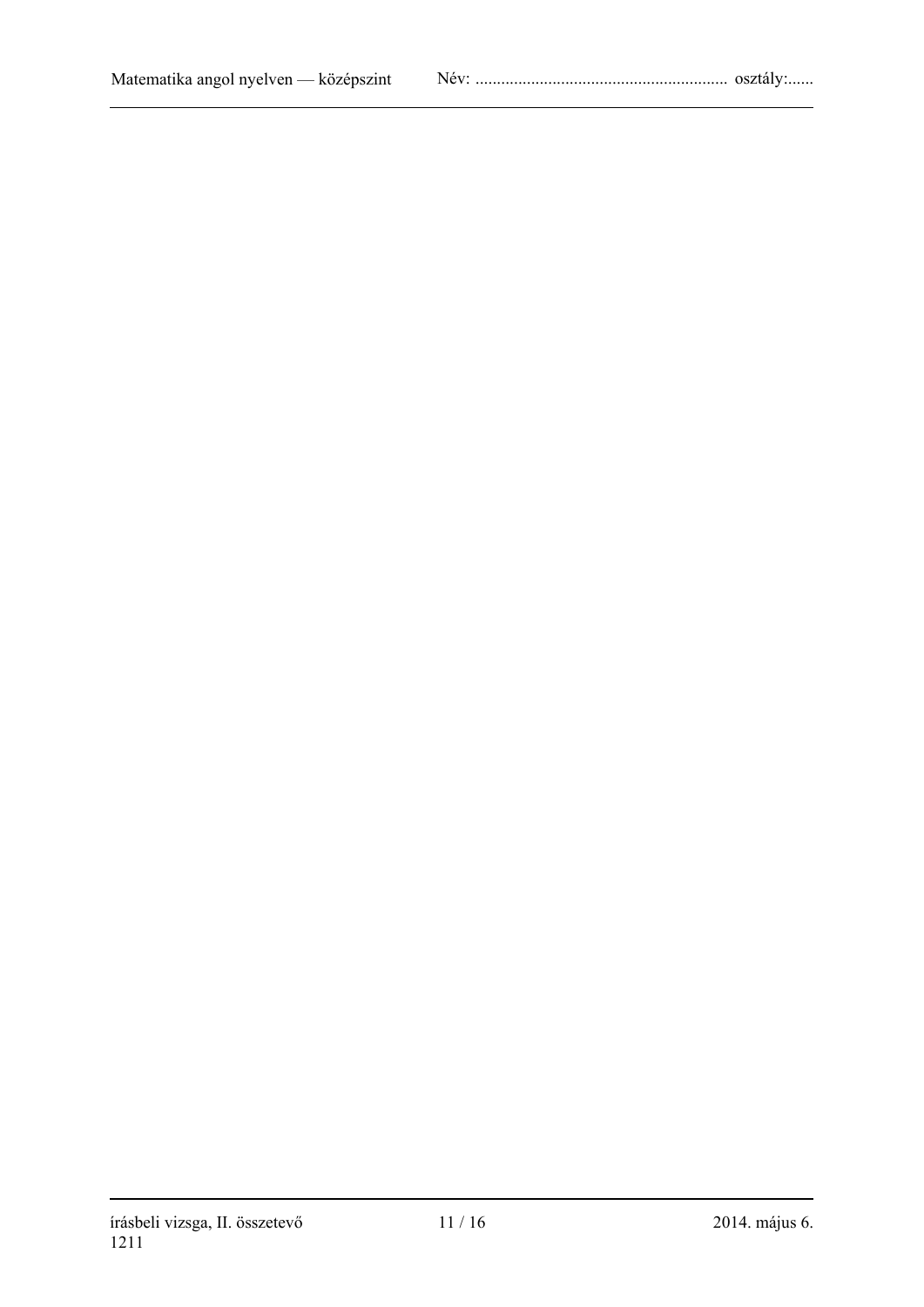#### **You are required to solve any two out of the problems 16 to 18. Write the number of the problem NOT selected in the blank square on page 3.**

- **17.** Consider the increasing sequence of all positive integers that leave a remainder of 2 when divided by 3. The first term of the sequence is the smallest number of this property.
	- **a)** What is the 25th term of this sequence?
	- **b)** The sum of the first *n* terms of the sequence is 8475. Find the value of *n*.
	- **c)** How many terms of the sequence are three-digit numbers divisible by 5?

| a)     | 3 points  |  |
|--------|-----------|--|
| b)     | 6 points  |  |
| c)     | 8 points  |  |
| $T$ .: | 17 points |  |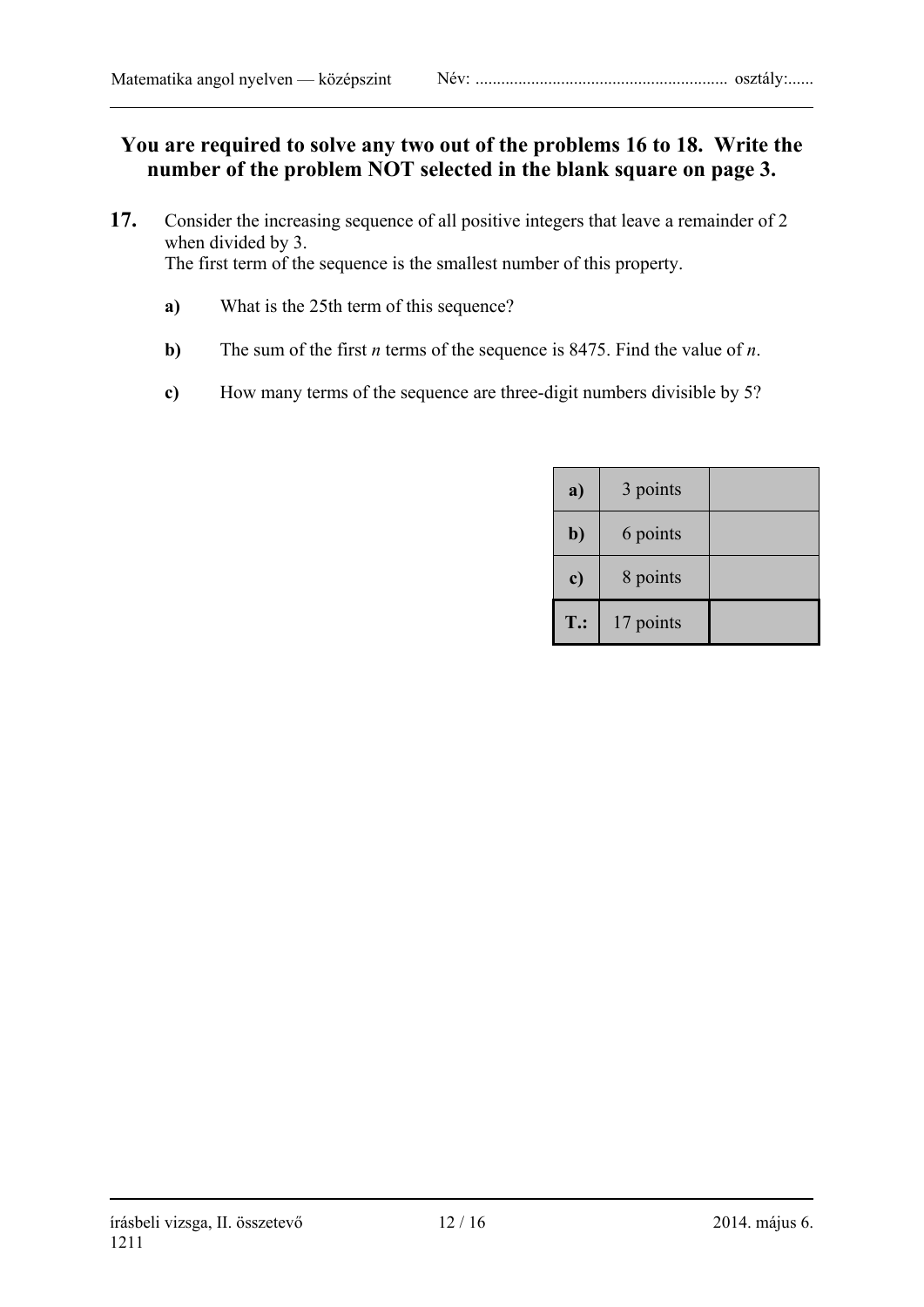|--|--|--|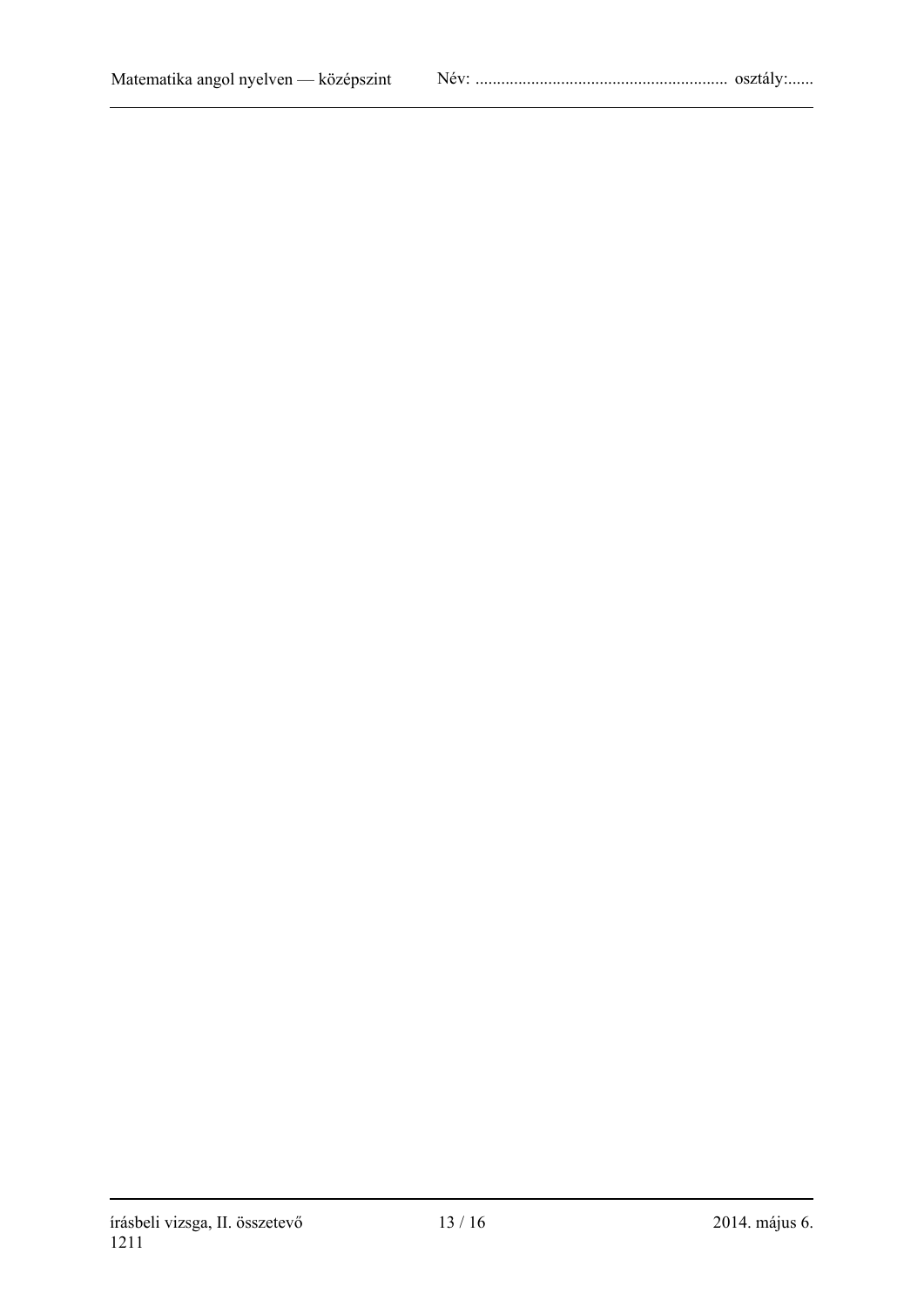#### **You are required to solve any two out of the problems 16 to 18. Write the number of the problem NOT selected in the blank square on page 3.**

- **18.** A graduating class of 32 students held a vote on the colour of the invitation card to the graduation ceremony. Every student took part in the vote. There were three colours (yellow, white and wine red) listed on the ballot paper, and everyone marked either one or two of the three colours. Out of those marking two colours, 4 students marked yellow and white, and 3 marked white and wine red. No one marked yellow and wine together. When they counted the votes, it turned out that each colour had received the same number of votes.
	- **a)** What is the probability that a student selected at random from the class marked a single colour on the ballot paper?
	- **b**) How many students marked white only?

An eleventh-grade student has 7 friends in the graduating class: 5 boys and 2 girls. This student is planning to say goodbye to them by giving a rose to each of three friends of his. He wants to give a rose to at least one boy and at least one girl.

**c)** In how many different ways – satisfying the above conditions – may he select which three out of his seven friends will receive the flowers?

| a)           | 3 points  |  |
|--------------|-----------|--|
| $\mathbf{b}$ | 8 points  |  |
| c)           | 6 points  |  |
| $T$ .:       | 17 points |  |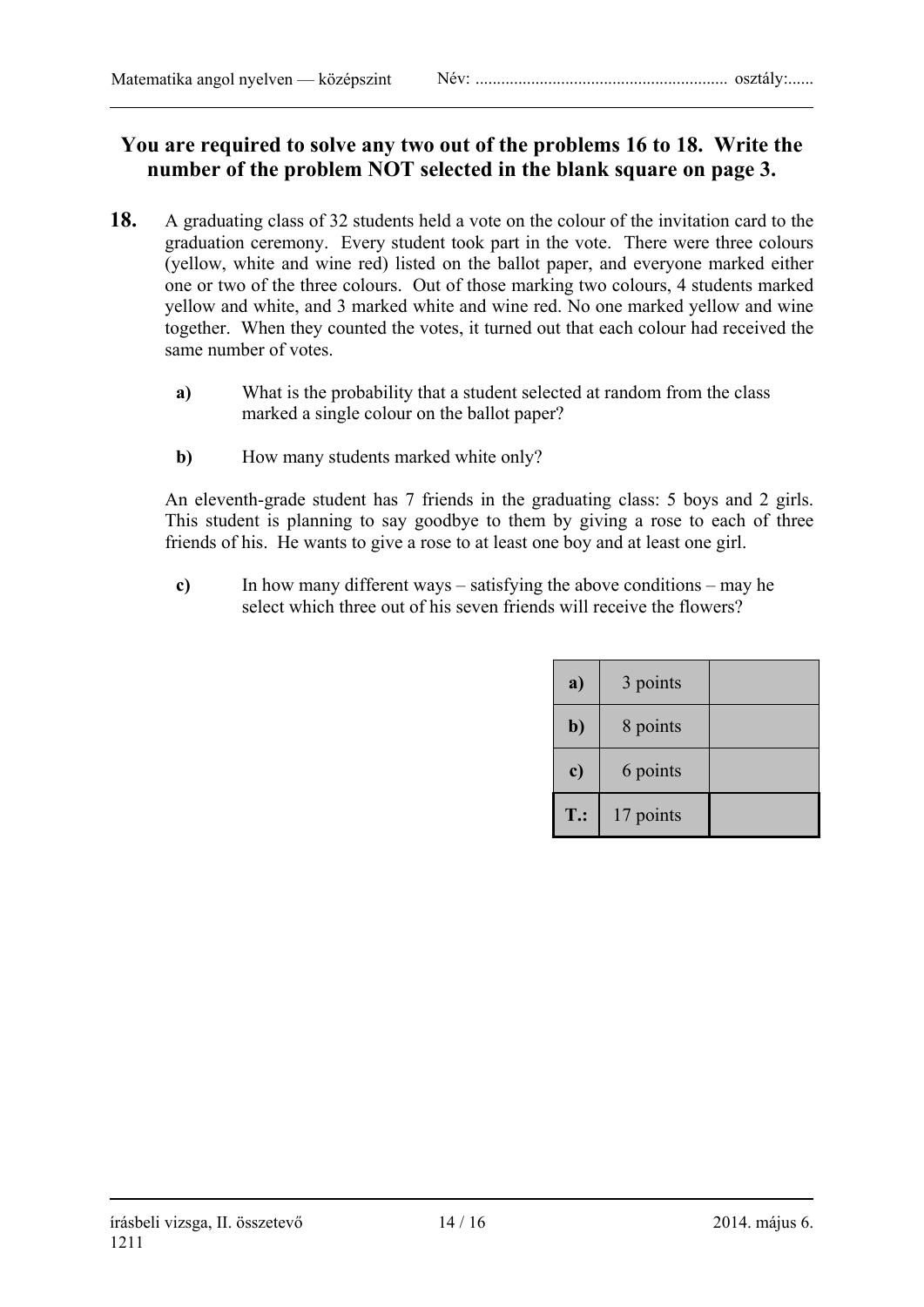|--|--|--|